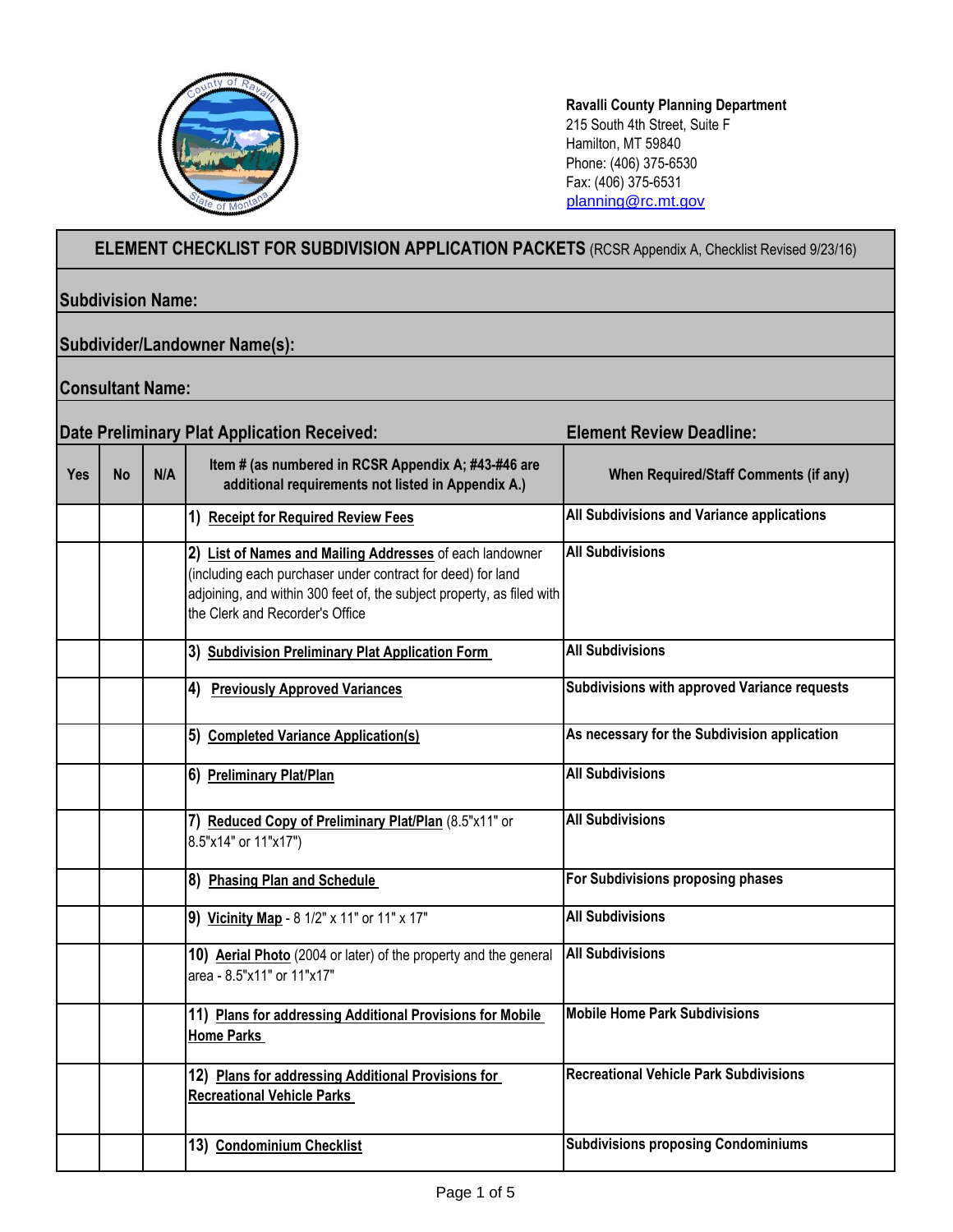| <b>Yes</b> | <b>No</b> | N/A | Item # (as numbered in RCSR Appendix A; #43-#46 are<br>additional requirements not listed in Appendix A.)                                                                                                                                                                                       | <b>When Required/Staff Comments (if any)</b>                                                                            |
|------------|-----------|-----|-------------------------------------------------------------------------------------------------------------------------------------------------------------------------------------------------------------------------------------------------------------------------------------------------|-------------------------------------------------------------------------------------------------------------------------|
|            |           |     | 14) Proposed Covenants                                                                                                                                                                                                                                                                          | When Covenants are proposed, per the Subdivision<br><b>Application Form</b>                                             |
|            |           |     | 15) Title Report                                                                                                                                                                                                                                                                                | <b>All Subdivisions</b>                                                                                                 |
|            |           |     | 16) Other Existing Covenants, Deed Restrictions,<br>Easements, and other Recorded Restrictions not included in<br>the Title Report                                                                                                                                                              | <b>All Subdivisions</b>                                                                                                 |
|            |           |     | 17) Environmental Assessment                                                                                                                                                                                                                                                                    | <b>Major Subdivisions</b>                                                                                               |
|            |           |     | 18) Community Impact Report                                                                                                                                                                                                                                                                     | <b>Major Subdivisions</b>                                                                                               |
|            |           |     | 19) Summary of Probable Impacts                                                                                                                                                                                                                                                                 | <b>All Subdivisions</b>                                                                                                 |
|            |           |     | 20) Soils Map and Related Soils Information                                                                                                                                                                                                                                                     | <b>All Subdivisions</b>                                                                                                 |
|            |           |     | 21) Letter from the Montana State Historic Preservation<br>Office (SHPO) detailing evidence of known locations (or lack<br>thereof) of any cultural or historic resources                                                                                                                       | <b>All Subdivisions</b>                                                                                                 |
|            |           |     | If the response letter from SHPO indicates that cultural and/or<br>historical resources have a potential to be located on the subject<br>property, the applicant shall perform an archaeological resources<br>inventory which shall be submitted with the preliminary plat<br>application (21a) |                                                                                                                         |
|            |           |     | 22) The Ground Disturbance and Noxious Weed<br>Management Plan for the control of noxious weeds and the<br>revegetation of all soils disturbed within the subdivision,<br>submitted to the Ravalli County Weed District                                                                         | <b>All Subdivisions</b>                                                                                                 |
|            |           |     | 23) One Copy of all Materials submitted to RCEHD for Water<br>and Sanitation Information required per MCA 76-3-622                                                                                                                                                                              | <b>All Subdivisions</b>                                                                                                 |
|            |           | X.  | 24) RCEHD Completed and Approved Checklist (**NOT<br>NEEDED UNTIL SUFFICIENCY REVIEW STAGE**)                                                                                                                                                                                                   |                                                                                                                         |
|            |           |     | 25a) Concept Plans for Public Water Systems, prepared by a When the Subdivision is proposed to be served by an<br><b>Professional Engineer</b>                                                                                                                                                  | existing Public Water System, or a Central Water<br><b>Supply System is proposed</b>                                    |
|            |           |     | 25b) Concept Plans for Wastewater Treatment Systems,<br>prepared by a Professional Engineer                                                                                                                                                                                                     | When the Subdivision will be served by an existing<br>Sewer District, or when a Private Community System<br>is proposed |
|            |           |     | 26) Documentation of Existing Water Rights or Water Shares All Subdivisions with water rights or water shares                                                                                                                                                                                   |                                                                                                                         |
|            |           |     |                                                                                                                                                                                                                                                                                                 |                                                                                                                         |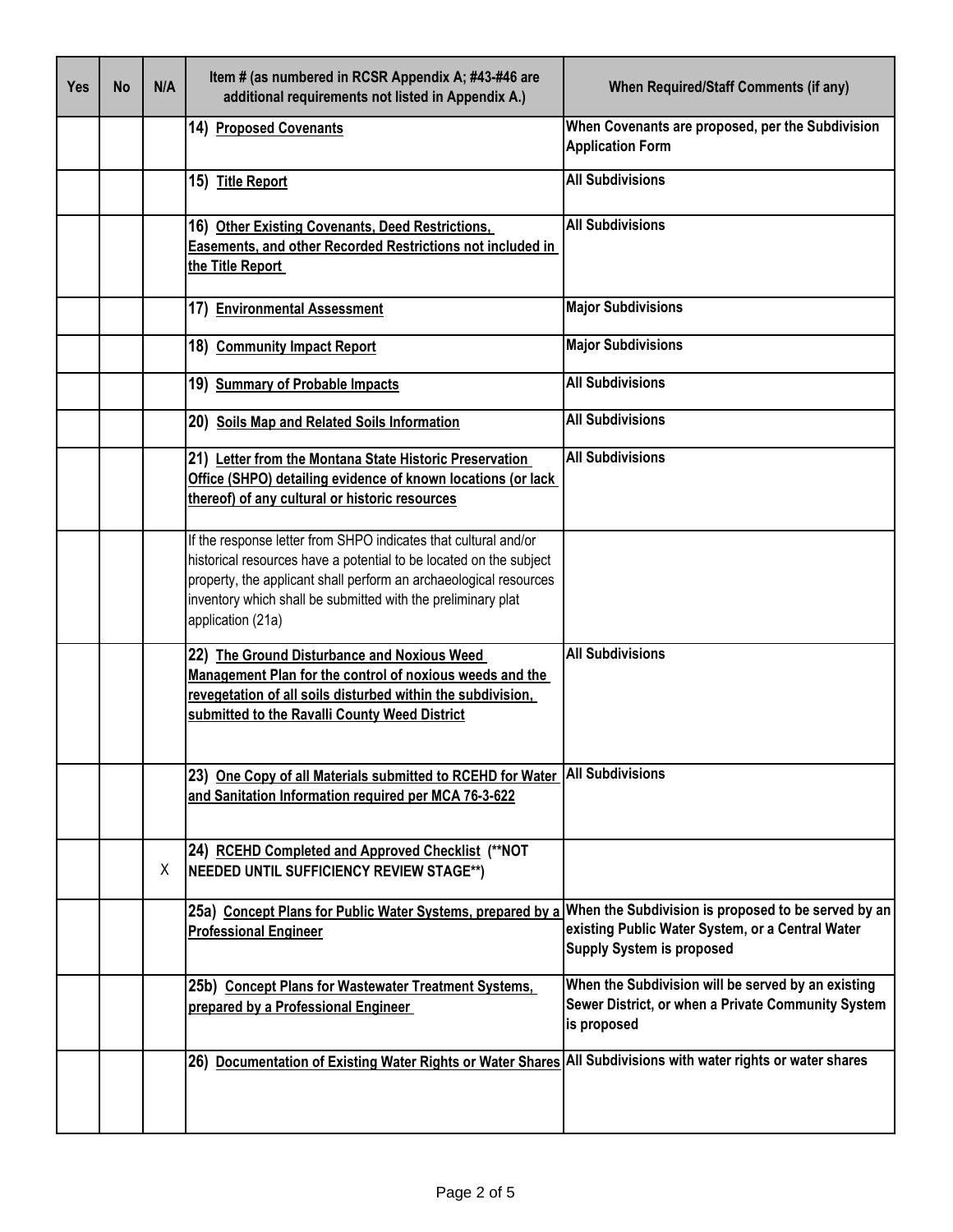| <b>Yes</b> | <b>No</b> | N/A | Item # (as numbered in RCSR Appendix A; #43-#46 are<br>additional requirements not listed in Appendix A.)                                                                                                                                                                                                                                                                                          | <b>When Required/Staff Comments (if any)</b>                                                                                                                                                                                                                                                                                                                                                                                      |
|------------|-----------|-----|----------------------------------------------------------------------------------------------------------------------------------------------------------------------------------------------------------------------------------------------------------------------------------------------------------------------------------------------------------------------------------------------------|-----------------------------------------------------------------------------------------------------------------------------------------------------------------------------------------------------------------------------------------------------------------------------------------------------------------------------------------------------------------------------------------------------------------------------------|
|            |           |     | 27) Master Irrigation Plan                                                                                                                                                                                                                                                                                                                                                                         | Required when an irrigation water right or share will<br>be conveyed with one or more lots within the<br>subdivision. *HOA requirements for water delivery<br>systems apply (final plat requirement) when average lot<br>size is less than 5 acres.                                                                                                                                                                               |
|            |           |     | 28) List of Names and Addresses of All Downstream<br>Irrigation Users of any irrigation infrastructure proposed to<br>be relocated or altered, when the irrigation infrastructure or<br>water rights associated with the proposed subdivision are<br>not subject to a contract or interest in a public or private<br>entity formed to provide the use of a water right on the<br>subdivision lots. | When Irrigation Infrastructure is proposed to be<br>altered or relocated                                                                                                                                                                                                                                                                                                                                                          |
|            |           |     | 29a) Documentation from the appropriate Irrigation<br>Company or District Approving the Relocation or Alteration<br>of Irrigation Infrastructure                                                                                                                                                                                                                                                   | Required when the proposed Subdivision is subject<br>to a contract or interest in a public or private entity<br>formed to provide the use of a water right on the<br>subdivision lots.                                                                                                                                                                                                                                            |
|            |           |     | 29b) Documentation from the appropriate Irrigation<br><b>Company or District Approving the Distribution of Water</b><br><b>Right Shares</b>                                                                                                                                                                                                                                                        | Required when the proposed Subdivision is subject<br>to a contract or interest in a public or private entity<br>formed to provide the use of a water right on the<br>subdivision lots.                                                                                                                                                                                                                                            |
|            |           |     | 30) Statement of intent to Sever all Surface Water Rights                                                                                                                                                                                                                                                                                                                                          | Required when irrigation water will not be allocated<br>to the proposed Subdivision lots.                                                                                                                                                                                                                                                                                                                                         |
|            |           |     | 31) Documentation showing that the applicant has applied<br>for Necessary Permits, including all relevant reports<br>supporting those permits, where applicable - such as, but not<br>limited to, those from the Bitterroot Conservation District, USACE,<br>and/or Ravalli County Floodplain Program                                                                                              | When work is proposed in or near Floodplains,<br>Drainages, or Wetlands                                                                                                                                                                                                                                                                                                                                                           |
|            |           |     | 32) Documentation of Legal and Physical Access                                                                                                                                                                                                                                                                                                                                                     | <b>All Subdivisions</b>                                                                                                                                                                                                                                                                                                                                                                                                           |
|            |           |     | 33) Preliminary Approach and Encroachment Permits from<br>MDOT and/or the RCRBD, as appropriate, or clear evidence<br>from MDOT or RCRBD that the proposed approaches are<br>approvable                                                                                                                                                                                                            | For Subdivisions accessing a road maintained by the<br><b>County and/or State</b>                                                                                                                                                                                                                                                                                                                                                 |
|            |           |     | 34) Traffic Impact Analysis                                                                                                                                                                                                                                                                                                                                                                        | One alternative for a Subdivision containing fewer<br>than 50 lots that abuts a County-operated roadway;<br>the other alternative is a Pro-Rata Share contribution.<br>A Traffic Impact Analysis is required for a<br>Subdivision containing 50 or more lots that abuts a<br>County-operated roadway, as well as for a<br>Subdivision of any number of lots that abuts a non-<br>County-operated roadway (see RCSR 12-3(G)(1-2)). |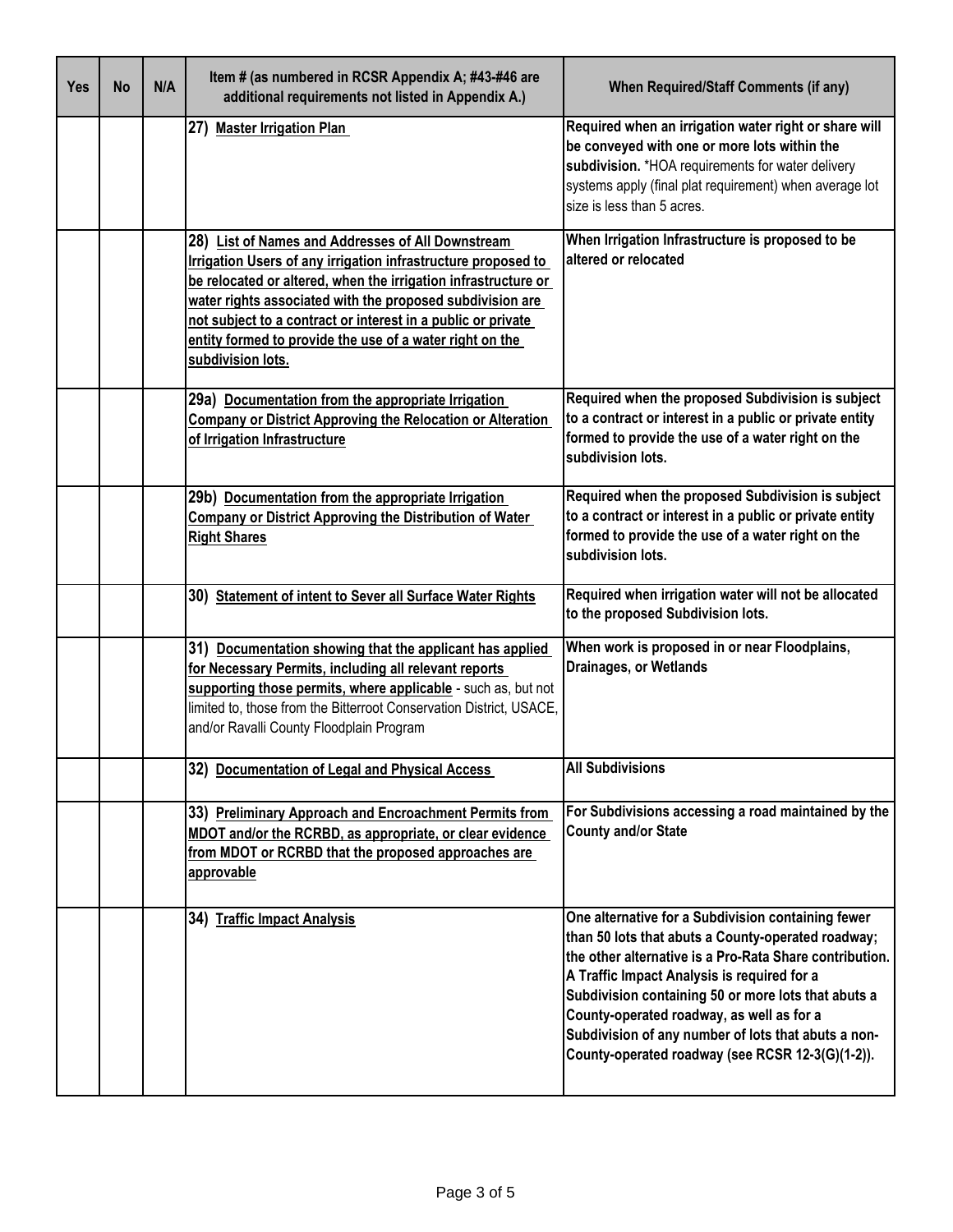| <b>Yes</b> | <b>No</b> | N/A | Item # (as numbered in RCSR Appendix A; #43-#46 are<br>additional requirements not listed in Appendix A.)                                                                                                                                                                                                                                                  | <b>When Required/Staff Comments (if any)</b>                                                                                                                                               |
|------------|-----------|-----|------------------------------------------------------------------------------------------------------------------------------------------------------------------------------------------------------------------------------------------------------------------------------------------------------------------------------------------------------------|--------------------------------------------------------------------------------------------------------------------------------------------------------------------------------------------|
|            |           |     | 35) Preliminary Pro-Rata Share Calculation for the proposed<br>subdivision, completed or approved by the RCRBD within 6<br>months of the date of the preliminary plat application<br>submission                                                                                                                                                            | One alternative for a Subdivision containing fewer<br>than 50 lots that abuts a County-operated roadway;<br>the other alternative is a Traffic Impact Analysis (see<br>RCSR 12-3(G)(1)(a)) |
|            |           |     | 36) Preliminary Roadway Maintenance Agreement                                                                                                                                                                                                                                                                                                              | Required for all private roadways and common<br>driveways that provide legal and physical access to<br>lots within the Subdivision.                                                        |
|            |           |     | 37-38) Conceptual Roadway Design, Grading and Drainage,<br>and Stormwater Management Plans, or, alternatively,<br><b>Preliminary Engineering Plans to be reviewed in accordance</b><br>with the RCRBD Subdivision Assessment Coordination<br>Policy, and, in either case, evidence that the plans and<br>applicable fees have been submitted to the RCRBD. | Required when a roadway must be<br>constructed/reconstructed on-site or off-site.                                                                                                          |
|            |           | X   | 39) Roadway Plans Approval Packet from the RCRBD. If<br>Preliminary Engineering Plans are submitted, the approval packet<br>should include the correspondence between the consulting<br>(**NOT<br>engineer and the applicant.<br><b>NEEDED UNTIL SUFFICIENCY REVIEW STAGE**)</b>                                                                           |                                                                                                                                                                                            |
|            |           |     | 40) High Fire Hazard Area Management Plan                                                                                                                                                                                                                                                                                                                  | If Staff determines the potential for a Wildland Fire<br>Hazard                                                                                                                            |
|            |           |     | 41) Any Additional Relevant Information identified by the<br>Planning Department during the pre-application conference<br>or application process that is pertinent to the required<br>elements or the review criteria in the MSPA and the Ravalli<br><b>County Subdivision Regulations (RCSR)</b>                                                          | <b>All Subdivisions</b>                                                                                                                                                                    |
|            |           |     | 42) Any Other Documentation needed as evidence that the<br>subdivision meets the Design and Development Standards in<br><b>RCSR Chapter 12</b>                                                                                                                                                                                                             | <b>All Subdivisions</b>                                                                                                                                                                    |
|            |           |     | 43) Statement of Proposed Mitigation for potential hazards<br>or other potentially significant adverse impacts identified in<br>the pre-application conference, and not covered by other<br>required materials                                                                                                                                             | <b>All Subdivisions</b>                                                                                                                                                                    |
|            |           |     | 44) Letter requesting a revocation of agricultural covenant                                                                                                                                                                                                                                                                                                | When an Agricultural Covenant is on the parcel                                                                                                                                             |
|            |           |     | 45) Letter from the Montana Natural Heritage Program<br>(MNHP), with accompanying data report and map, identifying<br>any Sensitive Species (plant and/or animal) located within<br>the same PLSS Section(s) as the proposed subdivision                                                                                                                   | <b>All Subdivisions</b>                                                                                                                                                                    |